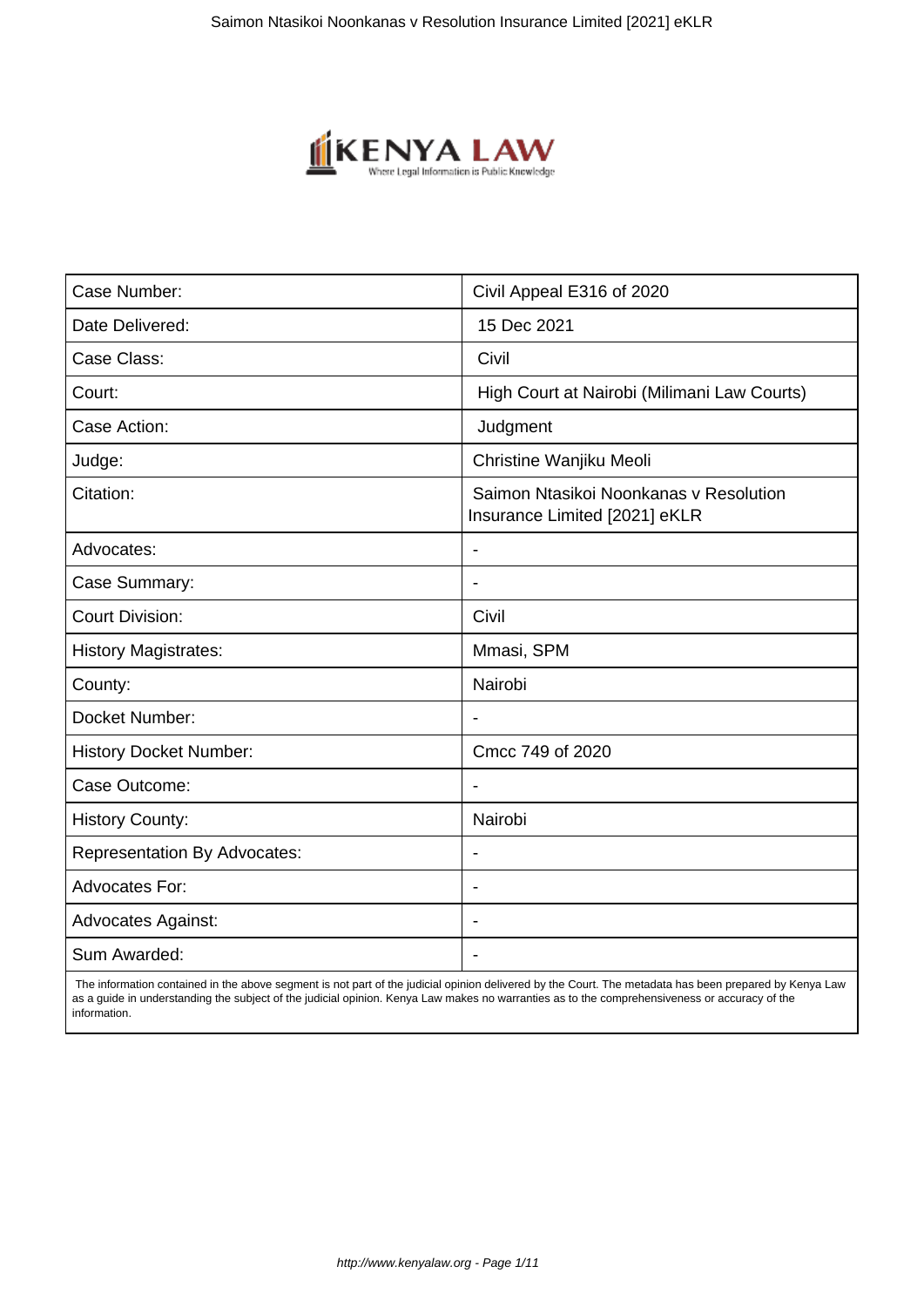#### **REPUBLIC OF KENYA**

#### **IN THE HIGH COURT OF KENYA AT NAIROBI**

# **CIVIL DIVISION**

# **CIVIL APPEAL NO. E316 OF 2020**

**SAIMON NTASIKOI NOONKANAS.............................................APPELLANT**

# **-VERSUS-**

**RESOLUTION INSURANCE LIMITED................................. RESPONDENT**

**(Being an appeal from the ruling of Mmasi, SPM delivered on 23rd October, 2020 in**

**Nairobi CMCC No. 749 of 2020)**

# **JUDGMENT**

1. **Saimon Ntasikoi Noonkanas**, (hereafter the Appellant) had sued **Resolution Insurance Limited** (hereafter the Respondent) in the lower court , seeking payment of the sum of Kshs. 6,970,000/- and damages for breach, arising from the **Private Motor Vehicle Policy No. P/130/0701/2017/4721** (hereafter the Policy) issued by the Respondent Company in respect of the Appellant's motor vehicle registration number **KCM 411M.** The said vehicle was allegedly written off following damage sustained in an accident on or about the  $24<sup>th</sup>$  September, 2017. The Appellant averred that subsequent to lodging his claim, the Respondent sent him an offer letter accompanied by a discharge voucher, by which the Respondent proposed to pay him an all-inclusive sum of Kshs. 6,970,000/ as compensation for the motor vehicle, subject to certain conditions and terms in the offer letter; that the Appellant accepted the offer and complied with the terms and conditions therein including the execution of the discharge voucher, but that notwithstanding the Respondent had failed, refused and or neglected to pay the amount owed or agreed, occasioning the Appellant loss and damage.

2. The Respondent having entered appearance in the suit proceeded to file a chamber summons dated  $17<sup>th</sup>$  March 2020, under Section 6 (1) and (2) of the Arbitration Act, seeking an order to stay the proceedings and referral of the dispute to arbitration in accordance with clause 8 (b) of the Policy. The motion was anchored on the key grounds that the Appellant had instituted the suit against the Respondent seeking to enforce his alleged rights arising from the Policy and that pursuant to Clause 8 (b) of the Policy, any dispute arising between the parties under the Policy was subject to arbitration. The motion was supported by the affidavit sworn by **Elizabeth Wachira,** the claims manager with the Respondent in amplifying the grounds on the face of the motion.

3. The Appellant opposed the chamber summons through his replying affidavit. By the ruling delivered on  $23<sup>rd</sup>$  October 2020, the lower court allowed the chamber summons. That ruling provoked the instant appeal which is based on the following grounds:

**"1. The Hon. Magistrate erred in both law and fact in staying the proceedings and directing that the dispute herein be referred to arbitration even though there was no arbitration agreement in the discharge voucher being enforced by the plaintiff.**

**2.The Hon. Magistrate erred in both law and fact in making a decision where there is no existing dispute warranting arbitration as the Defendant having made a settlement offer and the Plaintiff having accepted the offer.**

**3.The Hon. Magistrate erred in both law and fact in failing to consider that the suit was for enforcement of the discharge voucher made between the Plaintiff and the Defendant.**

**4.The Hon. Magistrate erred in both law and fact in failing to acknowledge the Defendant's mischief alleging**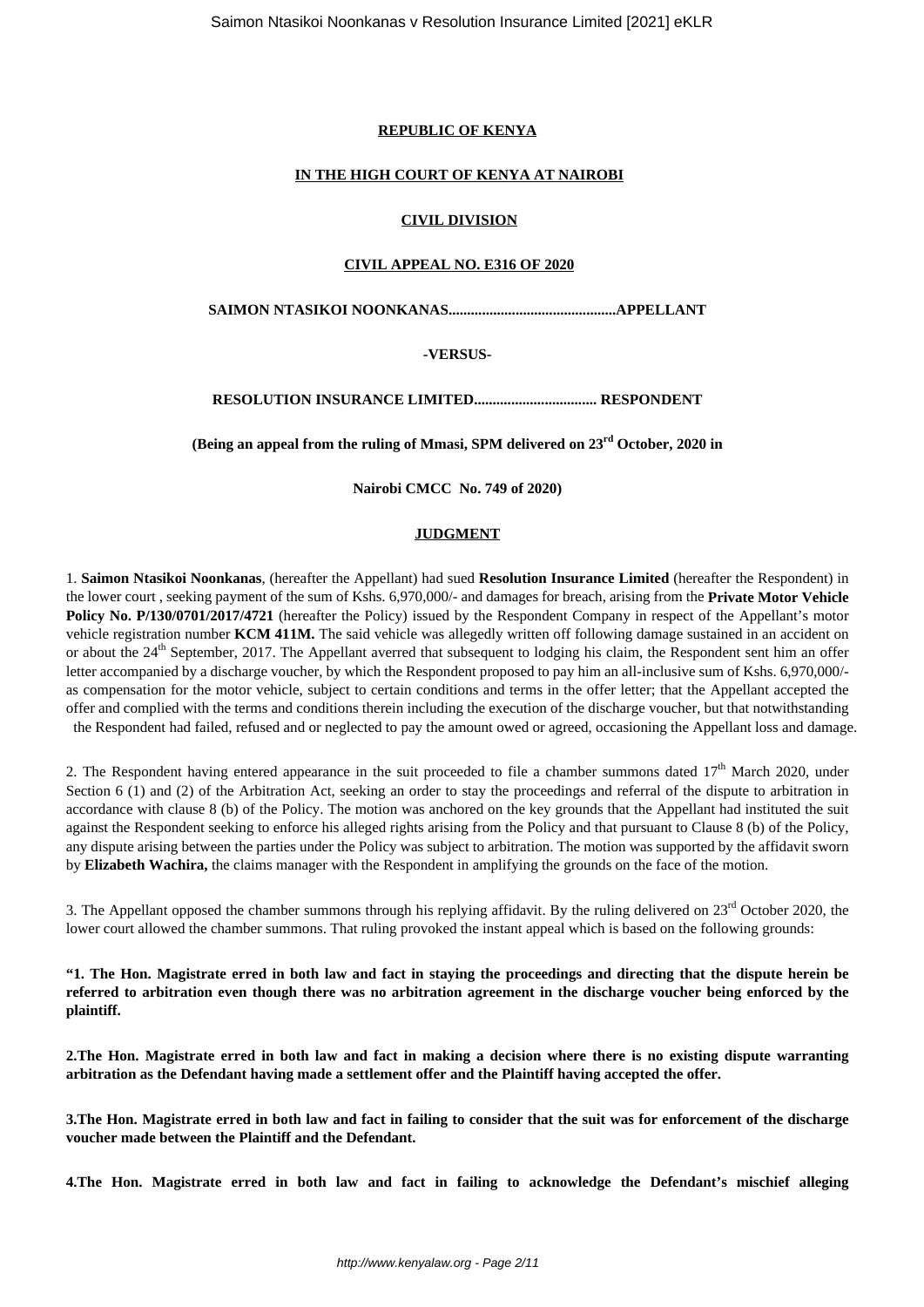**unsubstantiated claims of fraud and instigating investigations after it had concluded and approved the settlement of the claim with the Plaintiff.**

**5.The Hon. Magistrate erred in both law and fact in failing to note that the Defendant does not want to pay the Plaintiff the claimed amount to the extent that they created and or fabricated allegations of fraud 2 years after they agreed to settle the insurance claim.**

**6. The Hon. Magistrate erred in both law and fact and misdirected herself in failing to acknowledge that the letter of offer and Discharge Voucher in the present suit have not been nullified and or set aside and constituted a valid contract for enforcement.**

**7. The Hon. Magistrate erred in both law and fact in failing to consider that the Defendant's Application dated 17th March, 2020 was an afterthought and filed to avoid paying out a settlement in fulfilment of a valid contract.**

**8. The Hon. Magistrate erred in both law and fact in failing to consider the Plaintiff's averments in the Replying Affidavit dated 11th August, 2020 and submissions filed in Court on 29th September, 2020 and instead rendered a ruling that did not include the Plaintiff's representations before the court clearly showing bias and that the court had made predetermined position to exclude the Plaintiff.**

**9. The Hon. Magistrate erred in both law and fact in failing to acknowledge and appreciate the numerous authorities cited by the plaintiff from the Court of Appeal which clearly contradict the position taken by the learned Magistrate in her Ruling subject of this appeal."**

4. The appeal was canvassed by way of written submissions. Anchoring his submissions on the provisions of Section 6(1) (b) & (3) of the Arbitration Act and placing reliance on the decision in **UAP Provincial Insurance Company Ltd v Michael John Beckett [2013] eKLR,** counsel for the Appellant submitted that there was not in fact any dispute between the parties concerning the matters agreed to be referred to arbitration under the Policy, as the settlement proposed in the Respondent's offer letter of  $19<sup>th</sup>$  March 2018 had been accepted by the Appellant by executing the discharge voucher on  $20^{th}$  March 2018 and complying with the terms in the offer letter and that the suit in the lower court was seeking to enforce the settlement.

5. Further citing the decisions in **Lochab Transport Ltd v Kenya Arab Orient Insurance Ltd (1986) eKLR** and **Margret Gakenia Mwaniki v Kenya Orient Insurance Limited [2020] eKLR** counsel argued that once the Respondent offered to compromise the claim which offer was subsequently accepted by the Appellant, a valid contract was sealed; that such contract was good unless and until set aside for fraud, which in this instance was not pleaded and demonstrated to the requisite standard; and that the said contract compromised the Appellant's initial claim and superseded the arbitration clause in the Policy. Thus, the Respondent could not invoke the arbitration clause to avoid the settlement.

6. Concerning the question of the admissibility of the evidence of the offer that was made by the Respondent on a "*without prejudice" basis,* counsel argued that this instant is an exception to the general rule in section 23(1) of the Evidence Act, because a legally binding contract was formed when the Appellant received the offer letter and accepted it by executing the discharge voucher. Counsel cited several authorities for the proposition, including **Halsbury's Law of England Vol 17** at paragraph 213, where it is stated that the contents of a communication made "without prejudice" are admissible when there has been a binding agreement between the parties arising out of it, which he said is the case herein ; **Mumias Sugar Co. Ltd & Another v Beatrice Akinyi Omondi [2016] eKLR** and **Trinity Prime Investments Limited v Lion of Kenya Insurance Company Limited [2015] eKLR** where **Ringera J** (as he then was) found that a discharge voucher executed pursuant to an offer *"constituted a contract couched in clear and unambiguous terms*". The court was urged to allow the appeal.

7. The Respondent defended the decision of the lower court. Firstly, referring to Section 6(1) & (2) of the Arbitration Act counsel contended that the dispute between the parties herein was governed by the Policy and that clause 8(b) of the said Policy provided for arbitration in the event of a dispute on any matter relating to the Policy, which in his view included the matter before the lower court. That the arbitration clause could only be defeated if it was caught up by the provisions of Sub-section 1 (a) or (b) of section 6 of the Arbitration Act as to being null and void, inoperative or incapable of being performed or where there was not in fact any dispute between the parties, concerning matters agreed to be referred for arbitration.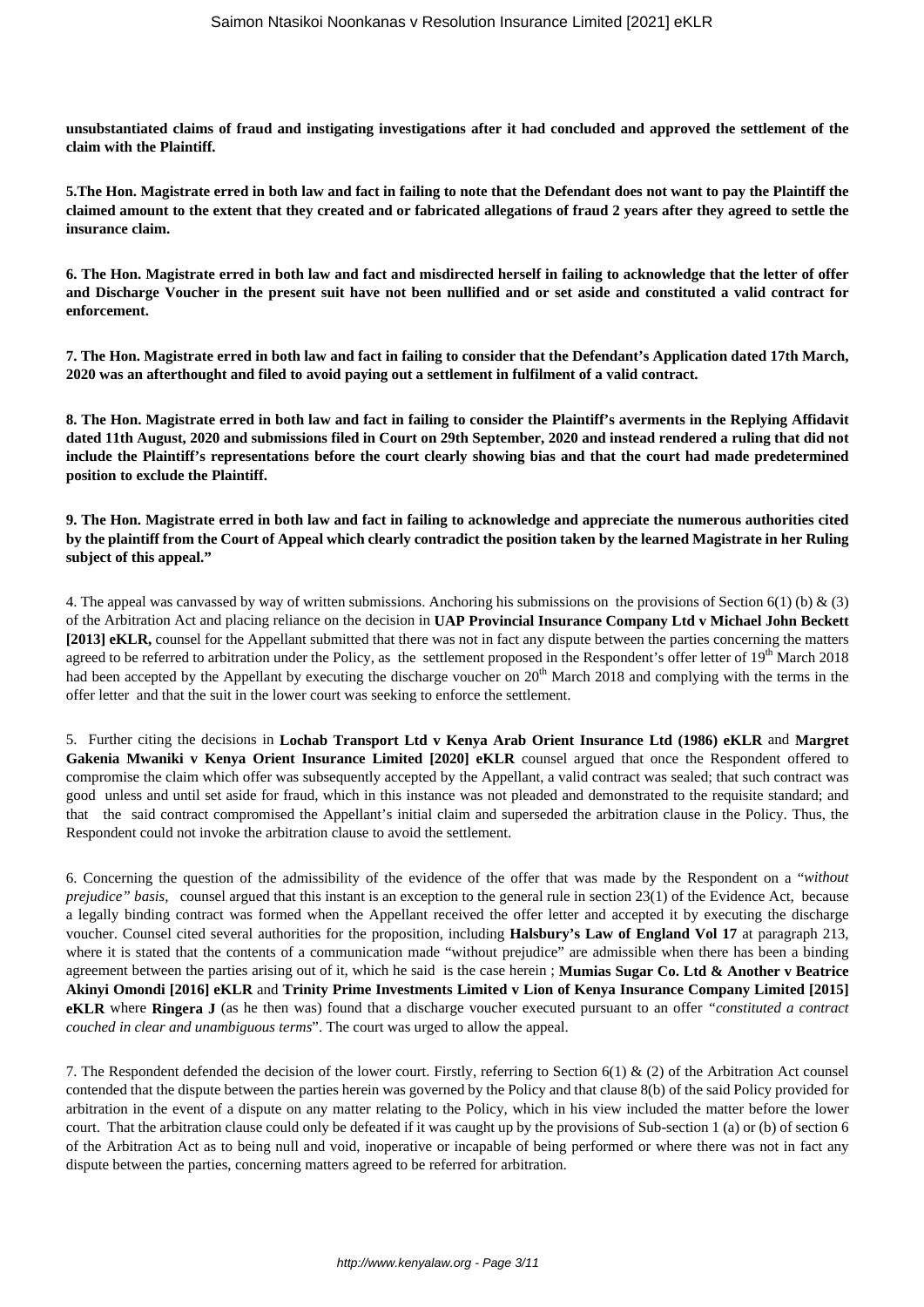8. He asserted that the validity of the arbitration clause was not challenged and that there existed a dispute between the parties as the Appellant seeks compensation for alleged breach of the Policy of insurance. He sought to distinguish the facts of this case from the case of **UAP Provincial Insurance Company vs Michael John Becket's** where the settlement had been preceded by lengthy negotiations, unlike in this case where he asserted that no agreement had been concluded between the parties . As regards **Lochab's** case, he asserted that repudiation was done several months after the offer letter and part payment had been done and that the suit was brought to enforce a contract under a discharge voucher, unlike in this case which is not exclusively brought for such purpose.

9. Regarding the application of the "*without prejudice rule*", counsel argued that in the case of **Mumias Company Ltd V Beatrice Akinyi Omondi** unlike in this case, the offer to settle had not been repudiated and no fraud had been discovered. Thus, he took the position that the discharge voucher in this case is unenforceable on account of fraud by the Appellant in violation of the principle of *uberrimae fidei* applicable in insurance contracts, and that therefore the said voucher cannot be treated as constituting a separate contract outside of the Policy, as indeed clause 7 thereof permitted repudiation of claims for fraud.

10. He contended that the suit in the lower court was not brought to enforce a settlement but for alleged breach of the insurance Policy, which claim could not succeed on account of alleged serious acts of fraud on the part of the Appellant. The Court was urged to uphold the decision of the lower Court. Finally, counsel took issue with the relief in the memorandum of appeal seeking that default judgment be entered against the Respondent. According to counsel, the prayer was misplaced as no application for such judgment had been sought in the lower court, the matter having proceeded upon the Respondent's motion for stay of proceedings under section 6 of the Arbitration Act. The court was urged to dismiss the appeal.

11. The court has perused the record of the lower court, considered the grounds of appeal, and the parties' submissions in respect of the appeal. The duty of this court as a first appellate court is to re-evaluate the evidence adduced in the lower court and to draw its own conclusions, but always bearing in mind that it did not have opportunity to see or hear the witnesses testify. See **Peters v Sunday Post Ltd (1958) EA 424; Selle and Anor. v Associated Motor Boat Co. Ltd and Others (1968) EA 123; William Diamonds Ltd v Brown [1970] EA 11** and **Ephantus Mwangi and Another v Duncan Mwangi Wambugu (1982) – 88) IKAR 278.**

12. The Court of Appeal stated in **Abok James Odera t/a A. J. Odera & Associates v John Patrick Machira t/a Machira & Co. Advocates [2013] eKLR** that:

**"This being a first appeal, we are reminded of our primary role as a first appellate court namely, to re-evaluate, re-assess and reanalyze the extracts on the record and then determine whether the conclusions reached by the learned trial Judge are to stand or not and give reasons either way. See the case** *of Kenya Ports Authority versus Kusthon (Kenya) Limited (2000) 2EA 212* **wherein the Court of Appeal held,** *inter alia,* **that: -**

*"On a first appeal from the High court, the Court of Appeal should consider the evidence, evaluate it itself and draw its own conclusions though it should always bear in mind it has neither seen nor heard the witnesses and should make due allowance in that respect. Secondly that the responsibility of the court is to rule on the evidence on record and not to introduce extraneous matters not dealt with by the parties in the evidence."*

13. This appeal emanates from a ruling delivered on  $23<sup>rd</sup>$  October, 2020 allowing the Respondent's chamber summons dated  $17<sup>th</sup>$ March, 2020 seeking to stay the proceedings in the lower court pending arbitration. The chamber summons was expressed to be brought under Section 6 (1) and (2) of the Arbitration Act. There is no dispute that the Respondent had insured the Appellant's motor vehicle registration number **KCM 411M** under a Policy No. P/130/0701/2017/4721 (the Policy) prior to the alleged accident involving the vehicle, and the Appellant had lodged his claim seeking to be indemnified by the Respondent. Further, it is undisputed that clause 8 (b) of the Policy document provided for referral of any disputes related to the Policy to arbitration. The Respondent had invoked the said clause in the chamber summons.

14. The said Clause 8 of the Policy Agreement is titled **"Dispute between You and Us"** and provided that:-

#### **"If any dispute arises between you and us on any matter relating to this policy, such dispute will be referred to:**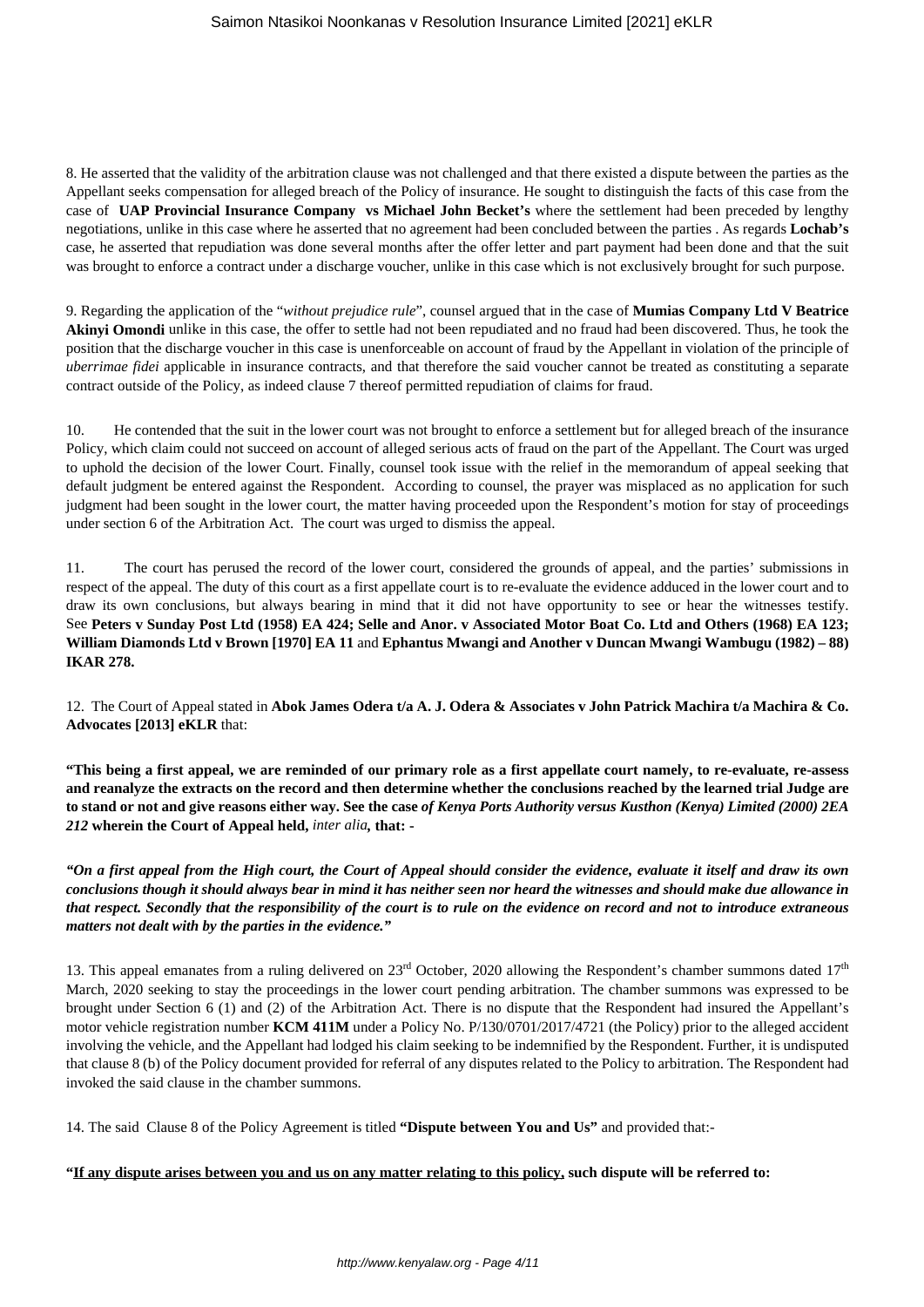*(a)* **A single mediator to be agreed between you and us within thirty (30) days of the dispute arising and the mediation process to be finalized not later than thirty (30) days thereafter.**

*(b)* **A single arbitrator, under the rules of Arbitration Act 1995 of Kenya, agreed between us, to be appointed thirty (30) days of the dispute arising, if we cannot agree, either party can apply to the Chairman of the Chartered Institute of Arbitrators (Kenya Branch) to appoint an arbitrator whose decision will be binding on you and us. The arbitral award be final. If the dispute is not referred to the arbitration process within twelve (12) months, we will assume you have abandoned the claim.**

*(c)* **The Costs of arbitration (including fees and expenses of the arbitrators) shall be shared equally between the parties UNLESS the award expressly provides otherwise."**

15. The Respondent's application in the lower court was premised on the provisions of Section 6 (1) and (2) of the Arbitration Act which provide that:

**"(1) A court before which proceedings are brought in a matter which is the subject of an arbitration agreement shall, if a party so applies not later than the time when that party enters appearance or otherwise acknowledges the claim against which the stay of proceedings is sought, stay the proceedings and refer the parties to arbitration unless it finds—** 

**(a) that the arbitration agreement is null and void, inoperative or incapable of being performed; or** 

**(b) that there is not in fact any dispute between the parties with regard to the matters agreed to be referred to arbitration.** 

**(2) Proceedings before the court shall not be continued after an application under subsection (1) has been made and the matter remains undetermined.** 

**(3) If the court declines to stay legal proceedings, any provision of the arbitration agreement to the effect that an award is a condition precedent to the bringing of legal proceedings in respect of any matter is of no effect in relation to those proceedings."**

16. On this appeal, as in the lower court, the dispute has centered upon the legal impediment in section 6 (1) (b) above. The question whether the summons in the lower court was brought in compliance with the statutory requirements of Section 6(1) of the Arbitration Act raised for the first time on this appeal by the Appellant cannot be entertained as no such issue was raised before the trial court. Similarly, the prayer in the memorandum of appeal seeking entry of default judgment is unsuited for the appeal as the proceedings giving rise to this appeal did not deal with such a matter. Besides, pursuant to the provisions of section 6 (1) of the Arbitration Act, a chamber summons under the section could only be brought before the filing of a defence statement by the Respondent, and once the application was allowed, the effect was to stay proceedings in the suit. No step could be taken in the lower court suit during the subsistence of the stay order. The prayer for default judgment is therefore misconceived.

17. The Court of Appeal in **Kenneth K. Mwangi v City County of Nairobi & 2 others [2017] eKLR** while address a similar situation cited with approval the decision in **George Owen Nandi V Ruth Watiri Kibe, CA No 39 of 2015** stating that:

**"We are in agreement with the 2nd respondent's submissions that these issues are being raised for the first time in this appeal. They are not among the grounds of appeal filed in court. Nor has the appellant sought and obtained leave from this court to argue them. We have no justification at all to entertain the issues so late in the day. In the case of George Owen Nandi V Ruth Watiri Kibe, CA No 39 of 2015 this Court observed as follows regarding new issues that are raised before it for the first time:**

**"In general, a litigant is precluded from taking a completely new point of law for the first time on appeal. The jurisdiction of this Court is not to decide a point, which has not been the subject of argument and decision of the lower court unless the proceedings and resultant decision were illegal or made without jurisdiction. (See Nyangau V Nyakwara [1986] KLR 712)".**

**Similarly in the case of North Staffordshire Railway Company V Edge [1920] A. C. 254, Lord Birkenhead justified why an**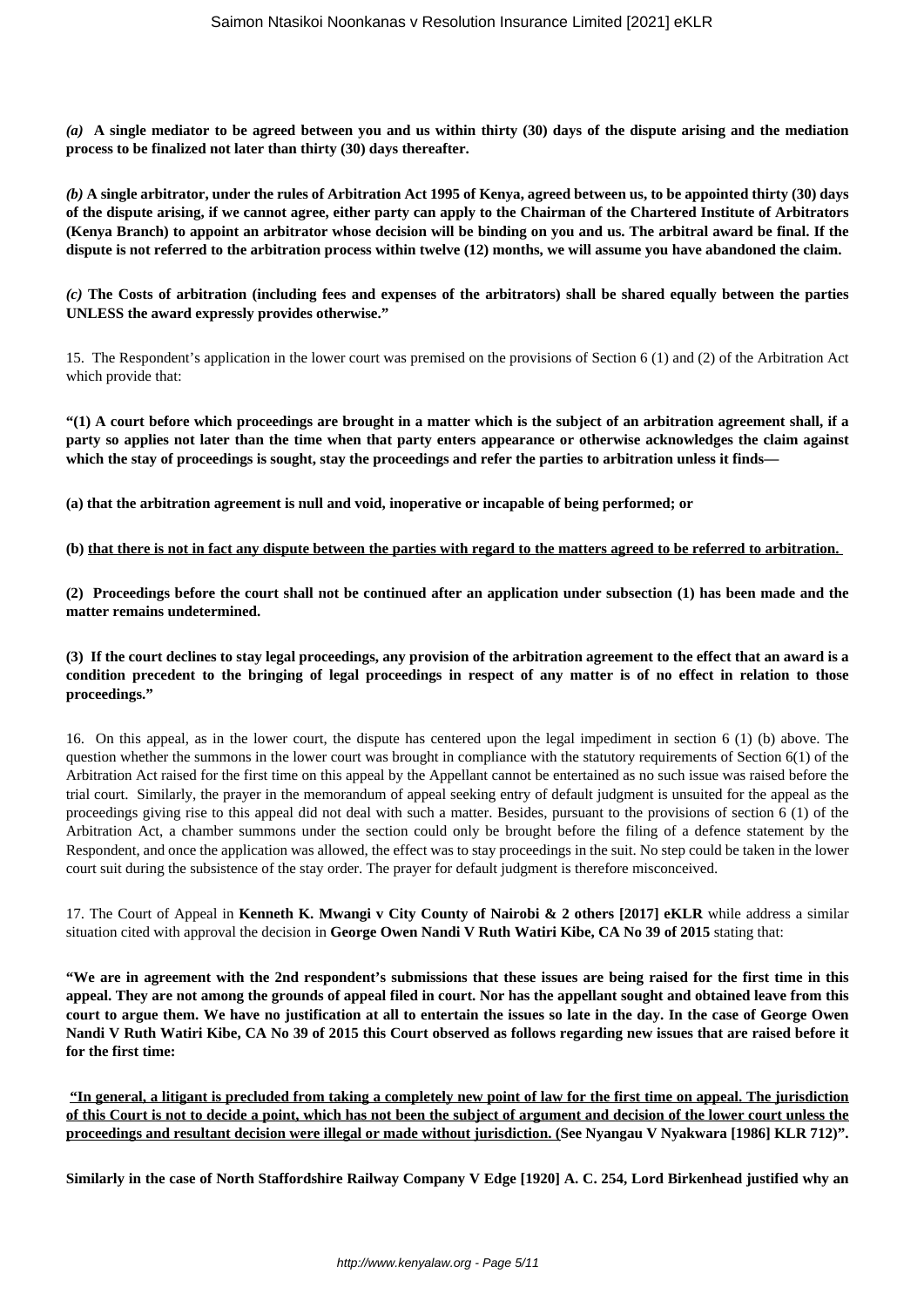**appellate court is reluctant to entertain new issues on appeal in these terms:**

**"The appellate system in this country is conducted in relation to certain well-known principles and by familiar methods....**

**The efficiency and the authority of a court of appeal, are increased and strengthened by the opinions of the learned judges who have considered these matters below. To acquiesce in such an attempt as the appellants have made in this case is in effect to undertake a decision which may be of the highest importance without having received any assistance at all from the judges in the court's below."**

**We entirely agree with and endorse these observations and accordingly decline to entertain the new grounds urged before us by the appellant for the first time"** (Emphasis added).

18. Thus, in my considered view, this appeal turns on the sole question whether there was not in fact any dispute between the parties with regard to the matters agreed to be referred to arbitration as envisaged in sub-section 6 (1) (b) of the Arbitration Act. That question is closely connected to the question whether the undisputed offer letter and discharge voucher constituted a complete and independent contract that superseded the Policy that could be enforced as such, as held in the **Lochab** case. The Appellant's position is in the negative, while the Respondent asserts that indeed there was a dispute relating to matters agreed to be referred to arbitration under the Policy.

19. In this regard, this court has looked at the offer letter and discharge voucher. Without a doubt, the two documents comprise a definite offer by the Respondent and acceptance thereof by the Appellant. All that remained was the payment of agreed sums. On the face of the documents, there was *ex facie* a binding contract between the parties. Evidence of lengthy negotiations and or part payment may go to confirm the making of a contract, but these are not necessary ingredients to the making of a contract. The essence of the dicta in **Michael John Beckett's** case is not any less applicable to this case because there were lengthy negotiations preceding the compromise therein unlike in this case. Ditto for **Lochab's** case: it is no less applicable in this case because repudiation herein was done in two months unlike in **Lochab's** case where repudiation was made several months after the settlement and part payment pursuant thereto. Indeed, in that case, as herein, the Respondent had attempted to repudiate the settlement on the basis of investigations instituted *after* the compromise had been reached, on the basis of mistake. It was to no avail, as the court affirmed the compromise.

20. In the **Mumias** case, the Court stated that in order to determine whether parties had reached an agreement it must inquire whether there has been a definite offer by one party and acceptance of that offer by the other. The Court then restated the objective test laid out in **Lochab'**s case, where several grounds, including mistake had been raised by the defendant in a bid to avoid a compromise. In the latter case the court expressed itself as follows:

**"In order for the defendants to avoid payment of the claim on this last ground it must show that its mistake rendered the contract a nullity one naturally turns to the decision of the House of Lords in Bell vs Lever Brothers. I feel that the best and briefest statement of what that case decided is Lord Denning (then Denning L J) in Solle vs Butcher [1950] 1 TLR at p 458, which reads: "Let me first consider mistakes which render a contract a nullity. All previous decisions on this subject must now be read in the light of Bell vs. Lever Bros. Limited (48 The Times L R 133; (1932) A C 161). The correct interpretation of that case, to my mind, is that, once a contract has been made, that is to say, once the parties, whatever their inmost states of mind, have to all outward appearances agreed with sufficient certainty in the same terms on the same subject-matter, then the contract is good, unless and until it is set aside for failure of some condition on which the existence of the contract depends, or for fraud, or on some equitable ground. Neither party can rely on his own mistake to say that it was a nullity from the beginning, no matter that it was a mistake which to his mind was fundamental, and no matter that the other party knew that he was under a mistake."**

**In this case a contract to settle the plaintiff's claim under the policy was clearly made. The sending of a completed discharge voucher to the plaintiff was plainly an offer. His signing and returning the same was clearly an acceptance. The parties had to all outward appearances settled the claim. The contract is good unless and until it is set aside for failure of some condition which the existence of the contract depends or for fraud or on some equitable ground.** (Emphasis added).

21. In the case of **Abdul Aziz Suleiman v South British Insurance Co. Ltd (1965) EA 66**, cited by **Mutungi J** (as he then was) in his decision in **UAP Provincial Insurance Co. Ltd. v Michael John Beckett**, it was held that where parties had reached a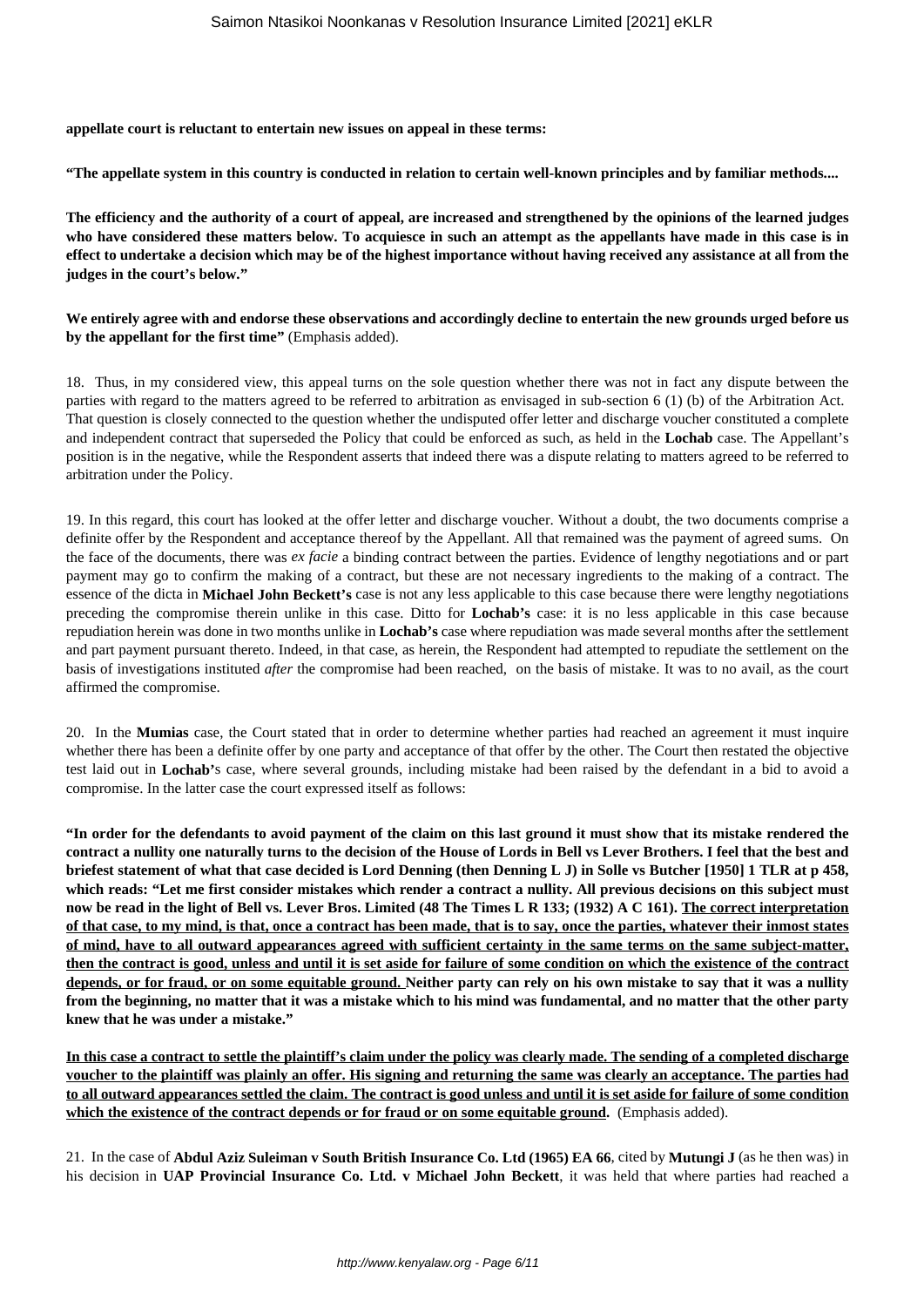compromise, there was nothing to be referred to arbitration. This court is persuaded that a compromise had been reached in this matter prior to the filing of the suit. Thus, the *"without prejudice rule"* does not apply to the communication between the parties .This court readily agrees with the dicta of **Shields J**, in **Lochab Transport Ltd** to the effect that**:**

# **"If an offer is made 'without prejudice', evidence cannot be given of this offer. However, if this offer is accepted, a contract is concluded, and one can give evidence of the contract and give evidence of the terms of the 'without prejudice' in the letter offer."**

22. **Halsbury's Law of England Vol 17** at paragraph 213 states:

**"The contents of a communication made on a "Without Prejudice" basis are admissible when there has been a binding agreement between the parties arising out of it, or for the purpose of deciding whether such an agreement has been reached and the fact that such communications have been made (though not their contents) is admissible to show that negotiations have taken place, but they are otherwise not admissible......."**

23. The next question therefore becomes whether the suit in the lower court was one for the enforcement of the compromise or of the Policy. The Respondent does agree that the suit was seeking the former, but in addition to the latter. The Court has studied the plaint in some detail. The drafting could have been more precise, but the averments at paragraphs 5,6, and 7 appear to relate to the necessary background of the claim including the taking out of the Policy, payment of premiums, the accident and claim. Key averments to the claim are found at paragraphs 3,8-13, 15 and part of paragraph 14 and relate to the alleged settlement. The fact that paragraph 4 and part of paragraph 14 refer to breach of the insurance policy and contain a claim for general damages does not transform the suit primarily brought to enforce the settlement into one to enforce the Policy. Indeed, the key prayers are for the payment of the sum in the offer letter and damages.

24. It is difficult at this stage to categorize and sever the Appellant's claims in the plaint without appearing to make presumptions. Unless, amendments are made to bring clarity, the court must wait for clarification when evidence is adduced at the trial. Suffice to say that any claim pursued under the policy, which the Appellant himself has strongly disavowed, would fall under the arbitration clause. Subject to this caveat, the court is satisfied that the claim in the lower court was primarily brought to enforce the compromise in respect of Shs.6, 970,000/- in settlement of the Appellant's claim. The Respondent's invocation of the arbitration clause in the case therefore appears tenuous and it could not be said that the dispute arising from the settlement was a matter agreed to be referred to arbitration under the Policy.

25. In **Lochab's** case the court stated that:

**"The defendant seeks to avoid payment of the sum due under the settlement by setting up a number of defences but I am satisfied that all these defences are based on a radically mistaken conception of the law. When a claim is compromised, the cause of action becomes merged and is supersedent** (sic) **by the compromise and a defence to the original cause of action is not a defence to an action brought to enforce the compromise. Thus is the present case, the defendant cannot rely as it has sought to do on the arbitration clause in the policy of insurance to stay the action founded on the compromise. On this point see Green vs. Reson [1955] 1 W L R 741 and in particular the observations of Slade J. at p. 746 and Conlon vs Conlas Ltd. 1952 2 TLR 343."**

26. Is the settlement unenforceable on account of fraud" The respondent company in **Lochab's** case had sought to avoid the compromise through repudiation, on allegations of breach against the appellant company and pleaded mistake on their part in a bid to avoid the compromise. The Court nevertheless upheld the compromise stating that it was good until set aside "*for failure of some condition which the existence of the contract depends or for fraud or on some equitable ground."* Similarly, the Respondent herein made vigorous claims that the Appellant was in breach of the principle of utmost good faith as there were serious discrepancies in the Appellant's claim, the most significant ones touching on the Appellant's alleged ownership of the accident vehicle and the identity of the vehicle itself. The Respondent asserted to have repudiated the claim upon discovery of these matters.

27. The Appellant's response was that fraud must be particularized and proved and that the investigations purportedly carried out after the offer letter were in bad faith and calculated to deny him payment. The Respondent was content at the lower court to rely on bare depositions and a note from the police suggesting tampering with the chassis number of the accident vehicle, but they did not exhibit a copy of the investigation report or other evidence discovered, to shore up the allegations of fraud. At this stage therefore it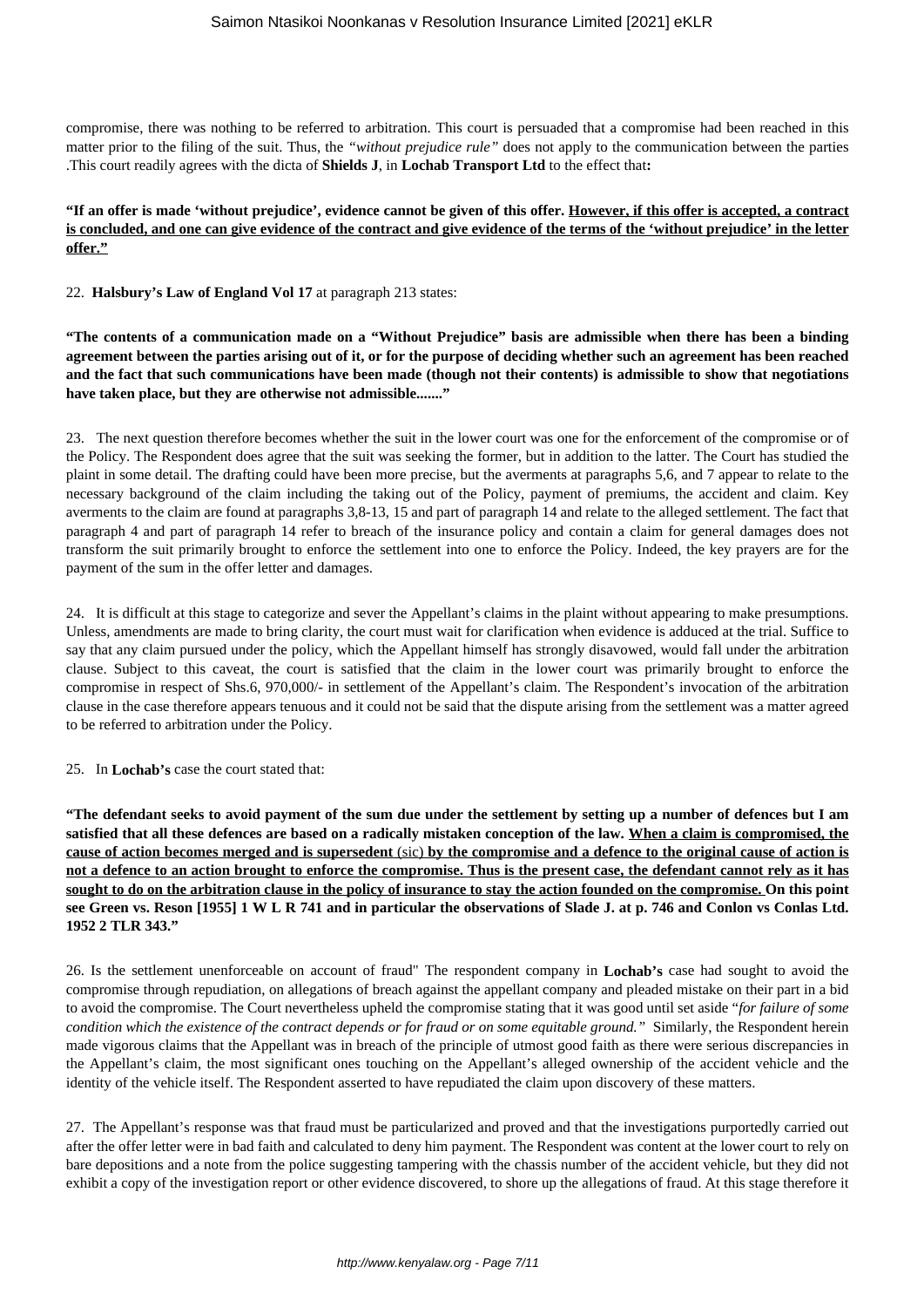is not possible to determine the veracity of the Respondent's claims based on the material proffered. Nonetheless, but the assertions concerning fraud, if proved could well render the compromise null and void. That however is a matter for the trial court to determine upon tangible evidence.

28. The Court of Appeal stated in **Trinity Prime Investment Limited V Lion of Kenya Insurance Company Limited [2015]** eKLR, in anticipating the grounds upon which such a compromise would fail stated:

**"The execution of the discharge voucher, we agree with the learned judge, constituted a complete contract. Even if payment by it was less than the total loss sum, the appellant accepted it because he wanted payment quickly and execution of the voucher was free of misrepresentation, fraud or other. The appellant was thus fully discharged."**

29. These then are the matters that the lower court had been called upon to consider in determining the Respondent's chamber summons. The thrust of the ruling of the court was as follows:

**"Section 5 of the Civil Procedure Act Mandates Courts to hear all suits unless such hearing is expressly or impliedly barred.**

**The act that bars the hearing of a matter before a court where the same has an arbitration clause. Section 6 (1)(a) of the Arbitration Act which bars any further action other that the filing of a memorandum of appearance, for a party seeking to rely on the existence of an arbitration clause and as such, the defendant seeks to rely on the existence of an arbitration clause on section 8 b of the policy document.……Similarly, the court held in Kenya Oil Company Limited & Another v Kenya Pipeline Co. Ltd [2014] e KLR held that as long as it does not offend the structures imposed by law, parties in a relationship have the right to choose their own means of resolving disputes without recourse to the courts.**

**This court is aware of the binding decision in National bank v Pipe Plastic Samkolit Ltd & Another [2001] eKLR and shall not purport to re-write the contracts of the parties herein. When the parties contracted herein as per the policy document, they chose to have any future disputes determined through reference arbitration.**

**In the Court of Appeal in its decision in the case of TSJ v SHSR - Nairobi Civil Appeal 119 of 2017,…, the court therein held that an alternative dispute resolution body in the form of an Arbitration Board to which parties had submitted to by dint of their religious edits under the religious organization's Constitution, was the correct body to adjudicate a dispute amongst two members of religious edict.**

**The gist of my finding is that upon filing of the instant application by the Defendant for referral of the dispute herein to arbitration has been successful the same is allowed, the proceedings herein are stayed, pending the reference of this matter to an arbitrator…"** (sic)

30. From the foregoing, it is evident that the lower court glossed over the pertinent issues placed before it for determination and embarked on a bare discussion on the arbitration clause in the Policy and the rights of parties to settle disputes through arbitration. The court misdirected itself by failing to engage with the pertinent issues raised in the application, and especially the question whether the application surmounted the legal hurdle in section  $6(1)(b)$  of the Arbitration Act.

31. I find it useful to quote *in extenso* the discussion on the court's obligation under this section, in **Michael John Beckett'**s case, where the Court of Appeal delivered itself as follows:

**"It is clear from this provision that the enquiry that the court undertakes and is required to undertake under section 6(1)(b) of the Arbitration Act is to ascertain whether there is a dispute between the parties and if so, whether such dispute is with regard to matters agreed to be referred to arbitration. In other words, if as a result of that enquiry the court comes to the conclusion that there is indeed a dispute and that such dispute is one that is within the scope of the arbitration agreement, then the court refers the dispute to arbitration as the agreed forum for resolution of that dispute. If on the other hand the court comes to the conclusion that the dispute is not within the scope of the arbitration agreement, then the correct forum for resolution of the dispute is the court.**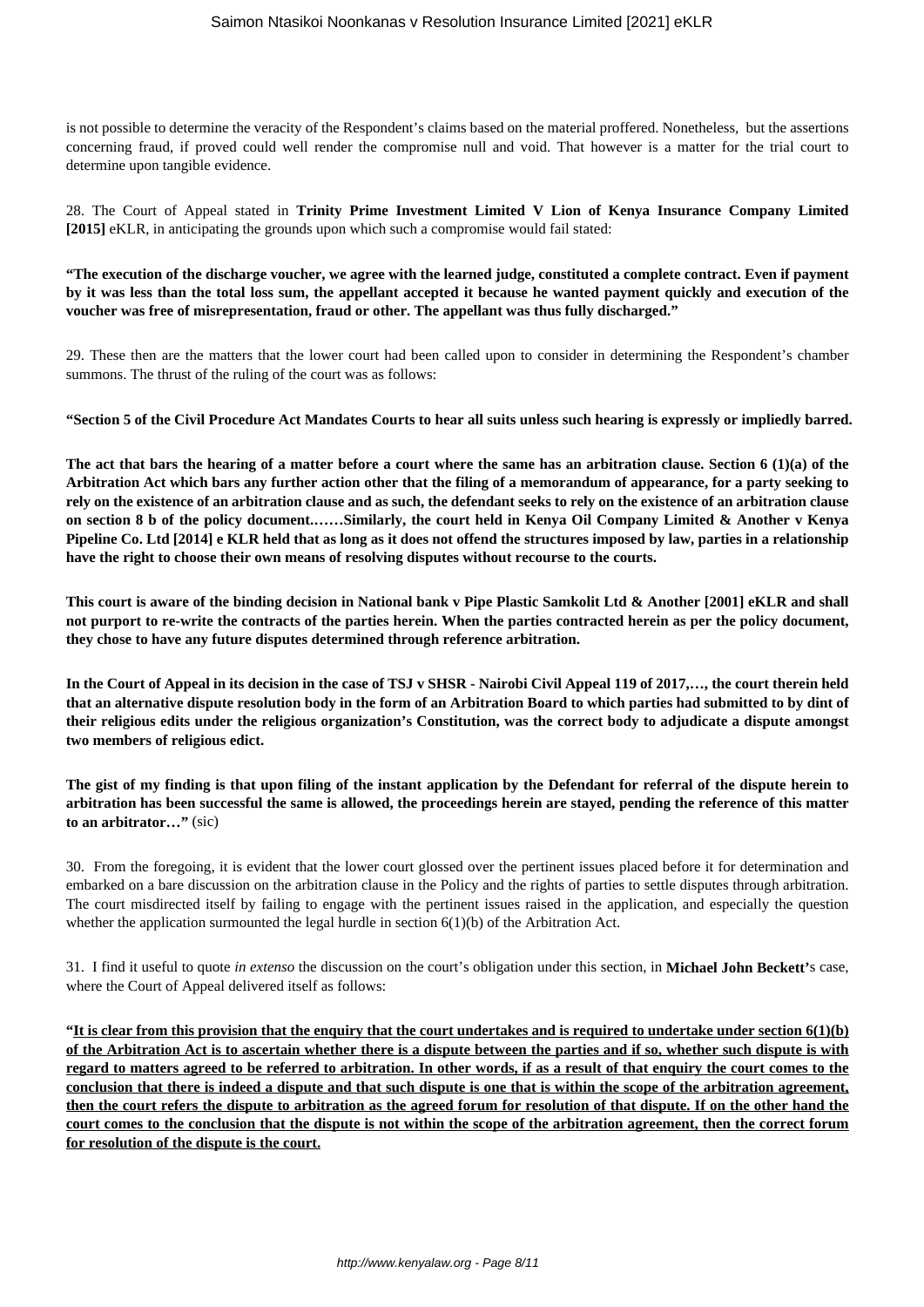**The inquiry by the court with regard to the question whether there is a dispute for reference to arbitration, extends, by reason of Section 6(1)(b), to the question whether there is in fact, a dispute. In our view, it is within the province of the court, when dealing with an application for stay of proceedings under section 6 of the Arbitration Act, to undertake an evaluation of the merits or demerits of the dispute. In dealing with the application for stay of proceedings and the question whether there was a dispute for reference to arbitration, Mutungi J. was therefore within the ambit of section 6(1)(b) to express himself on the merit or demerit of the dispute. Indeed, in dealing with a Section 6 application, the court is enjoined to form an opinion on the merits or otherwise of the dispute.**

**The provisions in Section 6(1)(b) of the Arbitration Act are similar to the provisions of Section 1(1) of the Arbitration Act, 1975 of England before its amendment by the Arbitration Act, 1996. Section 1(1) of the English Arbitration Act of 1975 provided:**

**"If any party to an arbitration agreement to which this section applies, or any person claiming through or under him, commences any legal proceedings in any court against any other party to the agreement, or any person claiming through or under him, in respect of any matter agreed to be referred, any party to the proceedings may at any time after appearance, and before delivering any pleadings or taking any other steps in the proceedings, apply to the court to stay the proceedings; and the court, unless satisfied that the arbitration agreement is null and void, inoperable or incapable of being performed or that there is not in fact any dispute between the parties with regard to the matter agreed to be referred, shall make an order staying the proceedings." [Emphasis]**

**In interpreting that provision which, as we have said is somewhat similar to the provision in our statute, English courts have held that the court need not stay proceedings in cases where there was no "real dispute". Lord Swinton Thomas LJ captured the significance of the words "there is not in fact any dispute between the parties" as used in the 1975 English Arbitration Act, and which appear in our section 6(1)(b), in the English case of Halki Shipping Corpn v Sopex Oils Ltd [1998] 1 W L R 726 which presents striking similarity with the circumstances in the present appeal. We bear in mind that that case was decided under the 1996 Arbitration Act of England.**

**In Halki Shipping Corpn v Sopex Oils Ltd, shipowners applied for summary judgment against charterers in respect of their claim for liquidated damages for demurrage. There was an arbitration agreement between the parties and the charterers applied to stay those proceedings pending reference to arbitration. The issue in that case was whether there was a dispute within the meaning of the arbitration clause. Lord Swinton Thomas LJ stated at page 755 that:**

**"The words used in clause 9 of the charterparty in relation to a referral to arbitration were "any dispute." The words in section 1 (1) of the Act of 1975 are: "there is not in fact any dispute between the parties." To the layman it might appear that there is little if any difference between those words. However, the legislature saw fit to draft section 1 using the phrase "not in fact any dispute." The legislature did not use the words "there is no dispute" and consequently a meaning must be given to those words and the courts have done so, although there is no general agreement as to what they mean. The distinction between the two phrase "any dispute" and "not in fact any dispute" is of central importance in understanding what underlies the cases that preceded the Act of 1996. To a large extent as a matter of policy to ensure that English law provided a speedy remedy by way of Order 14 proceedings for claimants who made out a plain case for recovery, and to prevent debtors who had no defence to the claim using arbitration as a delaying tactic, the words "not in fact any dispute" as opposed to "no dispute" have from time to time been interpreted by the courts as meaning "no genuine dispute," "no real dispute," "a case to which there is no defence," "there is no arguable defence", and later a case to which there is no answer as a matter of law or as a matter of fact, that is to say that the sum claimed "is indisputably due." The approach of the courts has on occasions been similar to that adopted by them in Order 14 proceedings in cases where there is no arbitration clause.**

**In recent times, this exception to the mandatory stay has been regarded as the opposite side of the coin to the jurisdiction of the court under R.S.C., Ord. 14, to give summary judgment in favour of the plaintiff where the defendant has no arguable defence."**

**In the English case of Ellis Mechanical Services Ltd v Wates Construction Ltd (Note) [1978] 1 Lloyd's Rep 33 which was determined on the basis of the1975 English Arbitration Act, Lord Denning, M. R at page 35 had this to say:**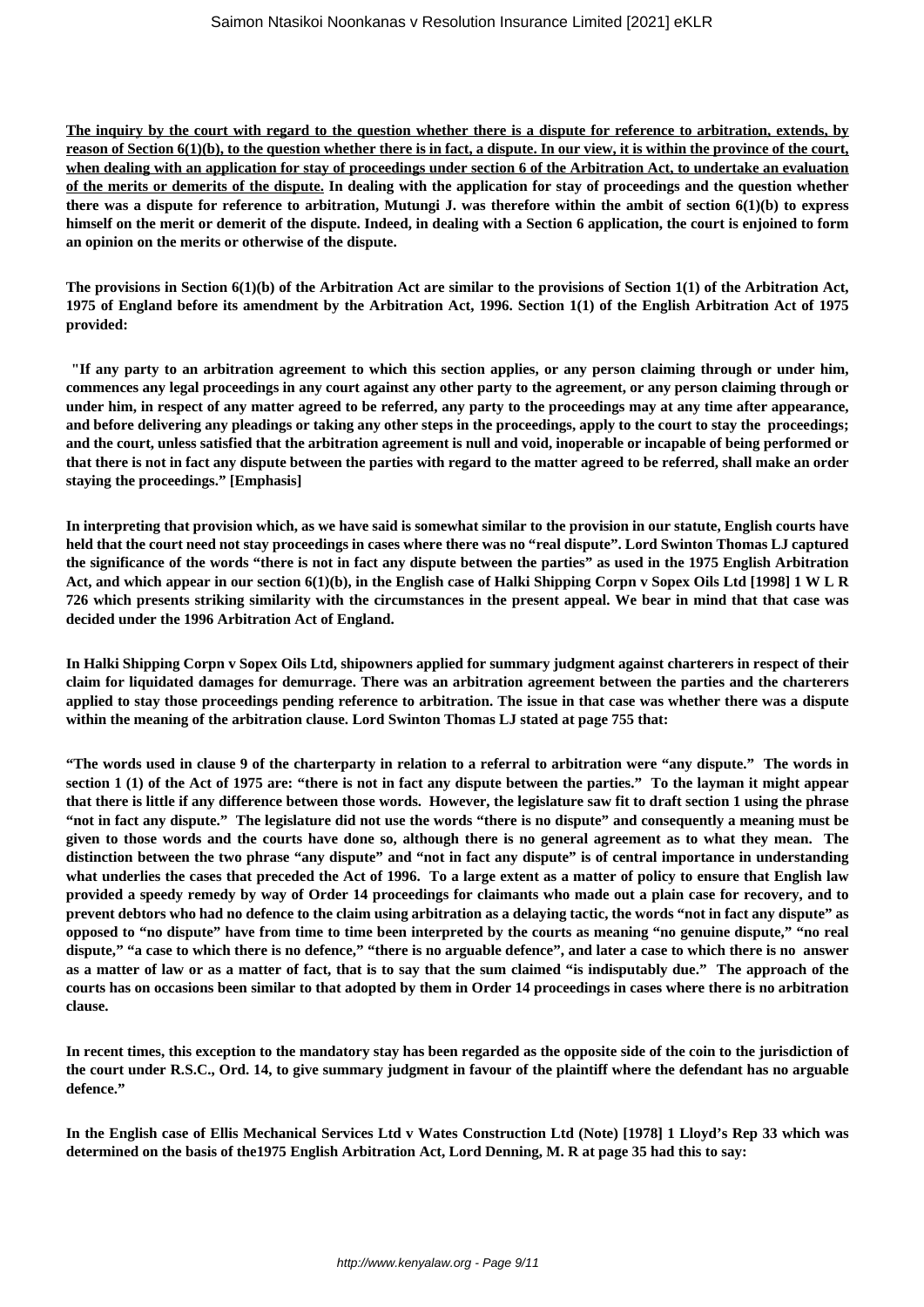**"There is a point on the contract which I might mention upon this. There is a general arbitration clause. Any dispute or difference arising on the matter is to go to arbitration. It seems to me that if a case comes before the court in which, although a sum is not exactly quantified and although it is not admitted, nevertheless the court is able, on an application of this kind, to give summary judgment for such sum as appears to be indisputably due, and to refer the balance to arbitration. The defendants cannot insist on the whole going to arbitration by simply saying that there is a difference or dispute about it. If the court sees that there is a sum which is indisputably due then the court can give judgment for that sum and let the rest go to arbitration, as indeed the master did here."**

**Bridge L.J in the same case at page 37 captured the same principle as follows:**

**"To my mind the test to be applied in such a case is perfectly clear. The question to be asked is: is it established beyond reasonable doubt by the evidence before the court that at least £X is presently due from the defendant to the plaintiff" If it is, then judgment should be given to the plaintiff for that sum, whatever X may be, and in a case where, as here, there is an arbitration clause the remainder in dispute should go to arbitration. The reason why arbitration should not be extended to cover the area of the £X is indeed because there is no issue or difference, referable to arbitration in respect of that amount."**

**We identify fully with those pronouncements by English courts. The words "that there is not in fact any dispute between the parties" appearing in Section 6(1)(b) of the Arbitration Act are in our view not superfluous and require the court to consider whether there is in fact a genuine dispute when considering an application for stay proceedings. As we have held, under Section 6(1)(b) of the Arbitration Act, 1995, the issue whether the dispute or differences between the parties had any merit was a matter properly before Mutungi J.**

**In our view, the learned judge was right in finding that the suit before him was for enforcement of the settlement agreement under which Beckett was pursuing his right to payment and that having regard to the settlement agreement there was no dispute between parties capable of being referred to arbitration."**

32. Had the lower court addressed its mind to the issues arising from the material canvassed by the parties, it would have come to the conclusion that the chamber summons could not succeed in the circumstances of the case. Considering all the foregoing, this court finds that the appeal has merit will therefore allow it by setting aside the ruling of the lower court dated 23.10.2020 and substituting therefor an order dismissing the chamber summons dated 17.3.2020 with costs. The costs of the appeal are awarded to the Appellant.

33. However, for the avoidance of doubt, prayer 3 in the memorandum of appeal cannot be granted for reasons given earlier in this judgment. With the setting aside of the stay of proceedings order of 23.10.2020 by this judgment, the time provided for the Respondent to file a defence statement in the lower court suit could only start running today, assuming that service of the plaint had been duly effected upon the Respondent. In view of the history of this matter, possible administrative delays in remitting the lower court file back to the subordinate court, and in the interest of justice, this court will allow a period of 21 days from today's date for the filing of the defence statement by the Respondent.

# **DELIVERED AND SIGNED ELECTRONICALLY ON THIS 15Th DAY OF DECEMBER 2021.**

**C. MEOLI**

**JUDGE**

**In the presence of:**

**Mr. Murage for the Appellant**

**For the Respondent: N/A**

**C/A: carol**